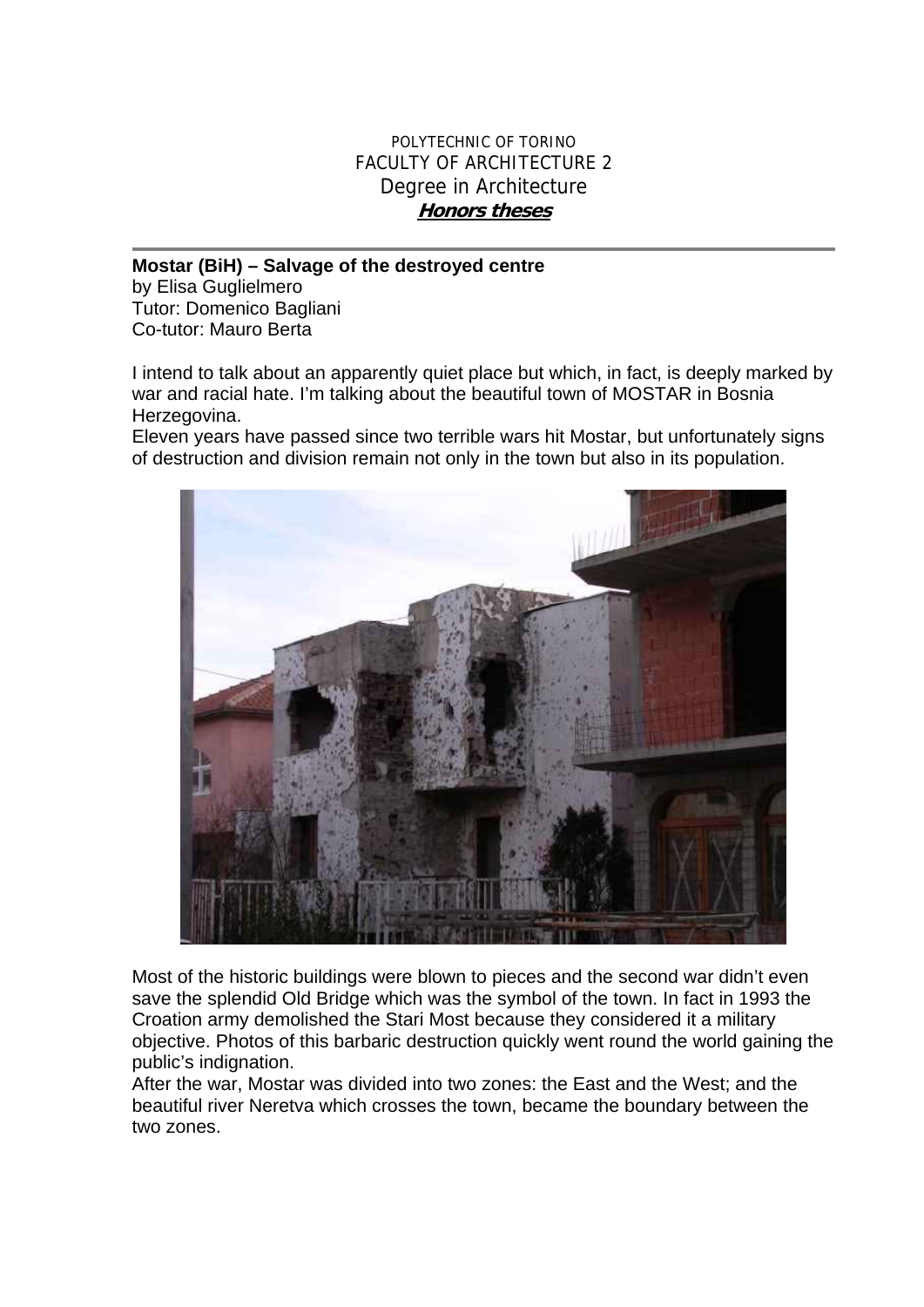Today, although many years have passed since the conflict ended and conditions are less critical than they once were, here, as in many other parts of Bosnia, the situation is extremely delicate.

Because of this is necessary to "re-educate" the children, to teach them to have more faith in themselves in regard to others and to develop the capacity of negotiating and solving problems in a pacific way. It was for this reason that during the reconstruction of Mostar, two play schools were opened with the aim of using games to hepl reeducate children to the idea of PEACE.

The play school in the Croation zone immediately found a permanent site but unfortunately the moslem zone didn't. In fact, the moslem one has been moved from one building to another without finding a permanent site and it is for this reason that the problem is serious and a suitable building needs to be designed for the school. This is why my plans are for a place in the centre of the old town, near the Old Bridge over the Neretva where the population is mainly moslem.

My plans foresee a "green play area" next to the traditional play school; that is, a garden equipped with games, where the children can play and above all re-discover nature. After the war, Mostar had first the problem of the reconstruction of housing, leaving parks and gardens to a later date and those existing have become places which are not safe.



Part of the play school is inside existing derelict buildings and it is modelled inside this area in an "L" shape. The project consists of a tower and six floors joined by a foot-bridge to a lower and more massive central building. This building gives onto the main street Marsala Tita by a second foot-bridge. This is due to the fact that the play school is on different levels as the planned site slopes down towards the river Neretva.